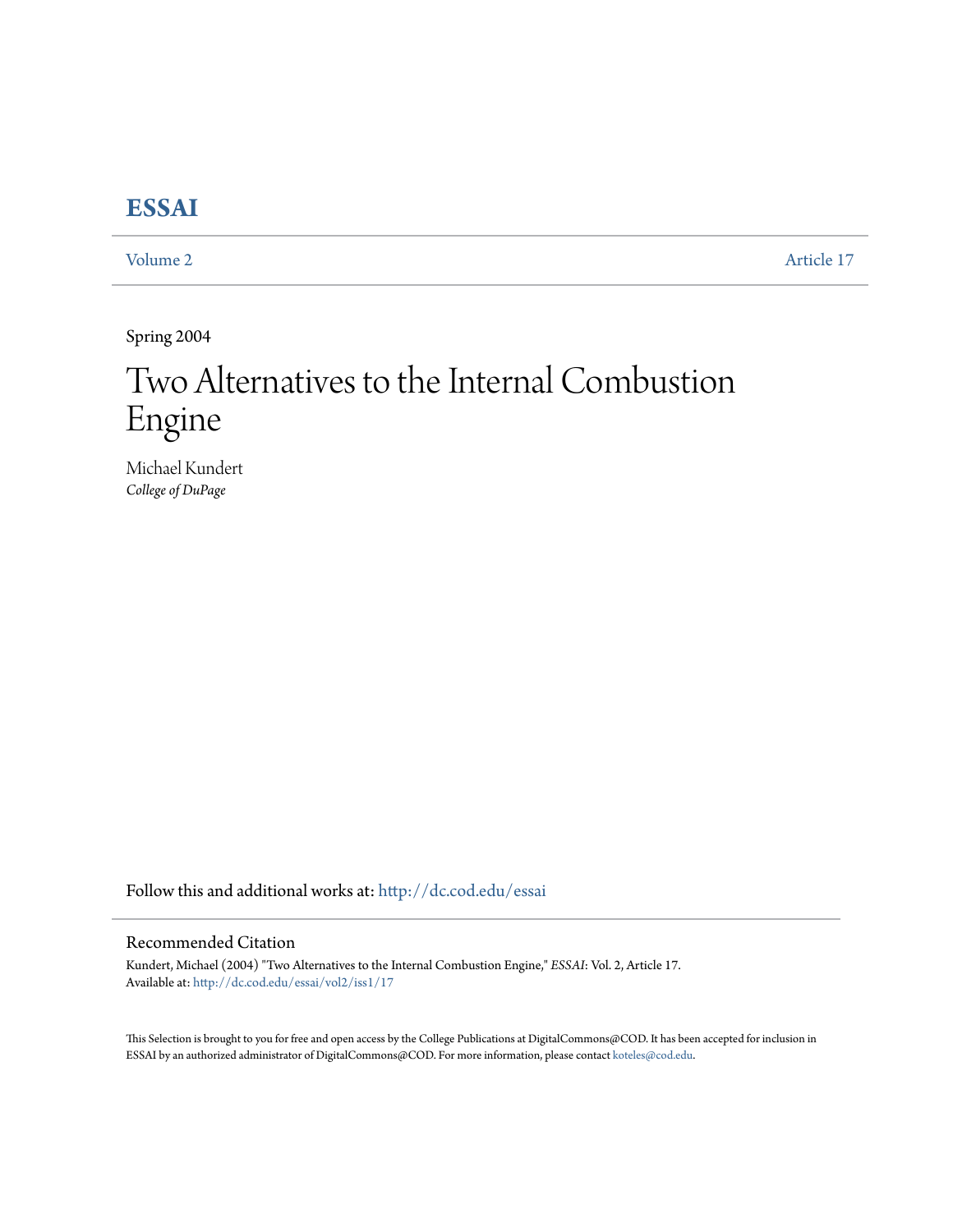Two Alternatives to the Internal Combustion Engine

# by Michael Kundert

#### (English 198)

The Assignment: This report will be a synthesis and analysis of the facts and opinions presented by the authors of at least eight (8) of your sources. Develop a project that you can actually use after this class ends; look for a topic directly related to your work place that your own company could use.

#### Abstract

**The days of the internal combustion engine appear to be coming to a close. The number of** industrialized nations, especially in Asia, has increased dramatically, and with it an increase in the number of people able to afford automobiles. As automobile production and sales skyrockets, the The days of the internal combustion engine appear to be coming to a close. The number of industrialized nations, especially in Asia, has increased dramatically, and with it an increase in number of people able to afford au combustion engine is one of the major contributors to these problems.

In addition, the supply of oil is likely to decrease dramatically during the next decades. Since the 1800's, when it first began to find use, it is estimated that almost a third of it has been recovered and used. As industrialization has increased, the demand for more of it grows, at a rate of about 2% per year. Eventually, production will peak as the halfway point in the supply is reached. At that point oil (and by extension gasoline) will become ever more expensive.

Both the pollution problem and the oil shortage require new ways of powering our automobiles. One possible solution is to replace the conventional internal combustion engine with a combination of an electric motor assisting a smaller, more fuel efficient internal combustion engine. Automobiles with this combination are called hybrid-electric vehicles. Currently, only Toyota and Honda sell such vehicles in the United States, and the two companies have different design philosophies in regard to how to best use the electric motor/gasoline engine combination.

Another possible replacement for the internal combustion engine is an electric motor powered by hydrogen fuel cells. Such a fuel cell combines hydrogen and oxygen to create an electrical current to run the motor. The fuel cell is still in its early stages of development, and so has many questions associated with its possible future use. These questions include how to store hydrogen fuel on an automobile, as well as how to make it and distribute it. Some forms of hydrogen production add greenhouse gasses to the atmosphere. Others, such as electrolysis, are not yet economically feasible. However, if these questions can be resolved, it promises to be an outstanding source of energy.

At this point in time however, it seems that the large scale production of hydrogen fuel cell vehicles is still many years, and probably even decades, away. The hybrid-electric vehicle appears to be one of the most viable stop gap solutions for the present.

#### Introduction

The internal combustion engine has served us well over the past century. It has been the backbone of both America's and most of the rest of the industrialized world's land transportation system. We are, however, approaching a turning point in the history of the automobile. A combination of dwindling worldwide oil reserves, even as the demand for that resource increases, will force a change in the design of the automobile engine. In addition, air pollution, much of which is caused by automobile exhaust from the internal combustion engine, will become an increasing problem as more and more of the world becomes industrialized and the demand for private automobiles soars.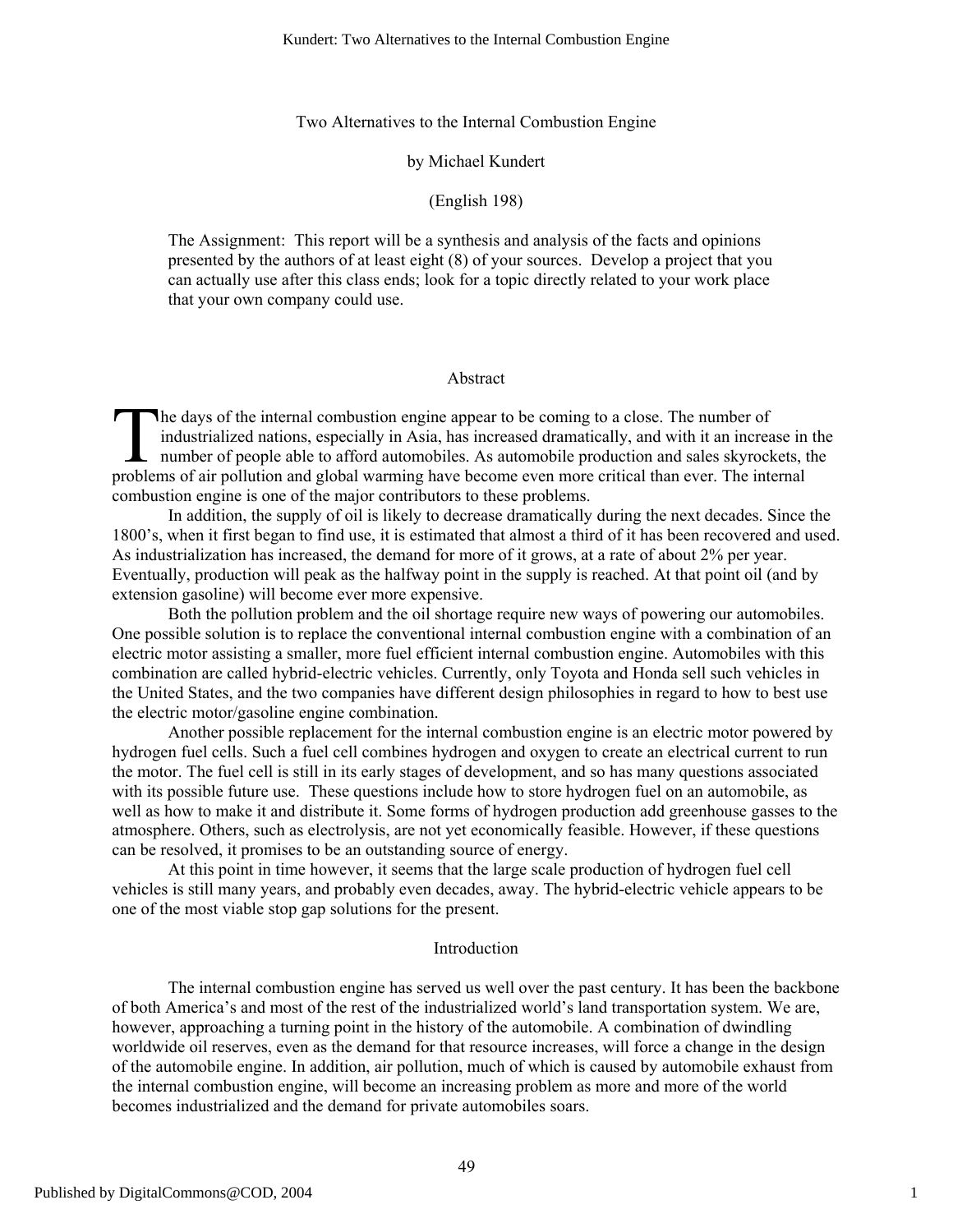But what will replace the conventional internal combustion engine? Two possibilities are the hybrid-electric engine and the hydrogen powered fuel cell. Automobiles with hybrid-electric engines are already available on a limited basis, while vehicles powered by hydrogen fuel cells are still years away.

The purpose of this report is to give the reader a background on why alternatives to the conventional internal combustion engine are necessary, and to explain how hybrid-electric and hydrogen fuel cell powered vehicles operate, along with some of their drawbacks. In addition it will provide information on how each of the major automakers is responding to the challenge of producing new engine designs.

# **An Increasing Global Demand for Automobiles**

The demand for automobiles is growing. Currently, in the United States alone, over 200 million vehicles are registered. Worldwide the level reaches approximately 700 million (Mcauley 2003). As more and more of the world becomes industrialized, this total is expected to increase three to five times over the next fifty years, as shown by the graph in figure one.



**Figure 1**. World Light Vehicle Population Source: Future U.S. Highway Energy Use: A Fifty Year Perspective

One of the largest potential markets for new automobiles and light trucks is China. Ranked fourth in vehicle sales (behind the United States, Japan, and Germany), it is the world's fastest growing market, having increased sales by 40% (up to 3.2 million vehicles) in 2002. Currently in China, the ownership rate for light vehicles is approximately 8.5 people per 1000. However, this is expected to increase dramatically over the next few decades. According to Douglass Odgen, Director of the China Sustainable Energy Program, "Projections show that China could surpass the total number of cars in the U.S. by 2030."

At this point, the ability of the Chinese to manufacture cars of their own design is limited. According to a report in the online magazine China Business Weekly, the majority of automobiles produced in the country are foreign models. And, while government policy is to increase the number of vehicles designed and manufactured in China, that total is not expected to get above 50 % until around 2010.

Nor is the current automobile boom limited to China. In India, the world's other most populous nation, production and sales are also dramatically increasing (Society of Indian Automobile Manufacturers). Over the last fiscal year, they rose by approximately 32%, (1.03 million vehicles.)

Indeed, according to Jim Motavelli, in his book "Forward Drive," there is an increase of approximately 50 million new cars every year. The future, it seems, looks promising for the automobile industry.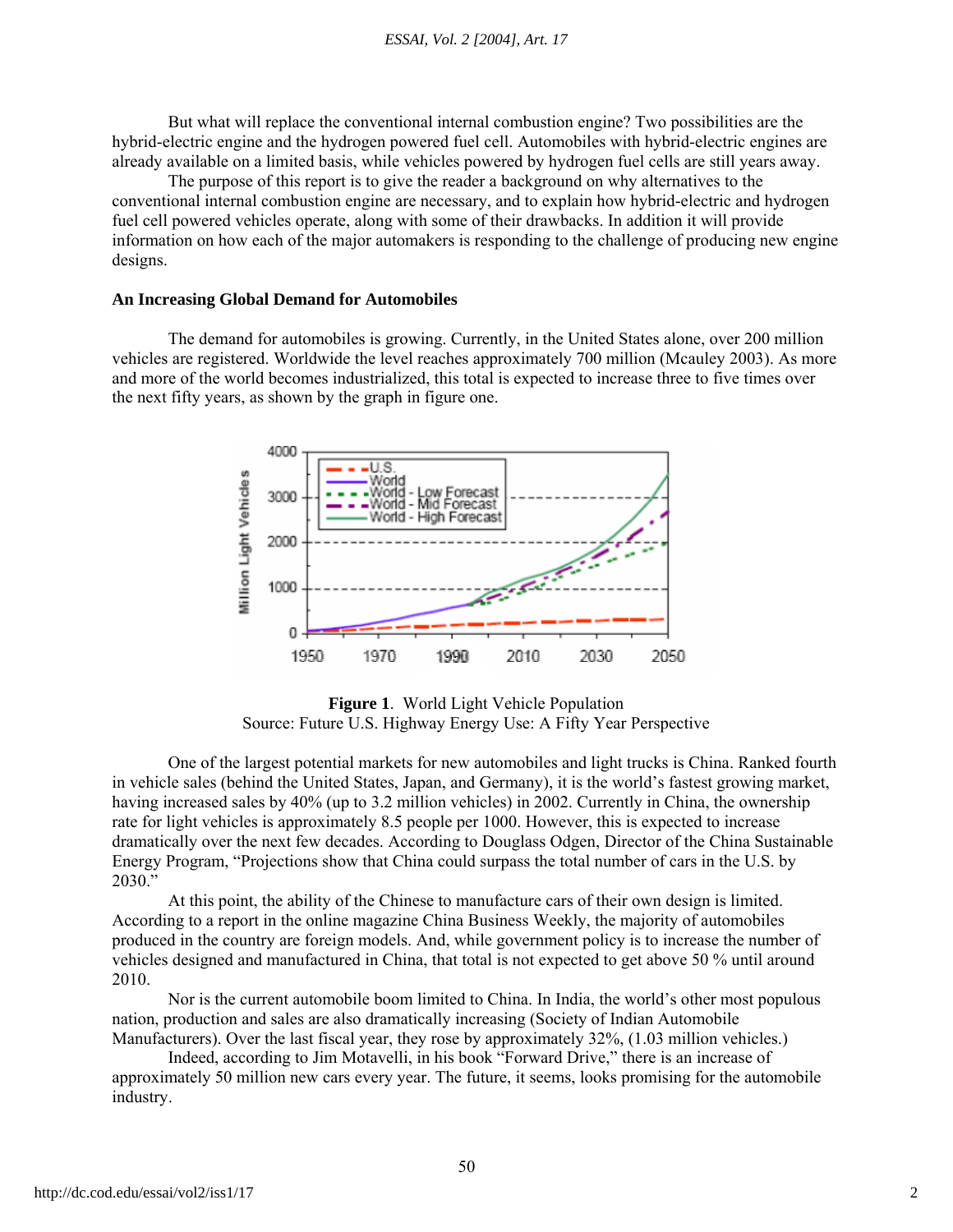# **The Problem of Pollution**

Along with all those automobiles comes increased air pollution. On average, a car powered by a conventional internal combustion engine, produces up to 5 tons of carbon dioxide  $(CO<sub>2</sub>)$  per year. This is one of the "greenhouse gasses" which are believed to be a cause of global warming. According to scientists, at the current rate of  $CO_2$  production, the average temperature will rise from 2-6 $\degree$  F by 2100, causing a vast potential for flooding, due to the melting polar icecaps (Motavelli 2001, 44).

While the automobile is not the sole contributor to increased  $CO<sub>2</sub>$  levels, it is one of the largest, accounting for approximately 14% of the world, and 33% of the United States' total. In addition, there are other polluting byproducts from burning gasoline in the automobile's internal combustion engine. These include 80% of the nation's total of carbon monoxide, 50% of nitrous oxides, and 40% of volatile organic compounds, all of which are ingredients of smog (Mcauley 2003, 5415). As more automobiles are produced and driven, the amount of greenhouse gases and pollutants they create will have to be addressed.

There are two ways to do this. The first way is to make automobile engines more fuel efficient, so they burn less gasoline or diesel fuel. In the United States, since 1975 the federal government has mandated corporate average fuel economy (C.A.F.E.) standards for automobiles and light trucks. C.A.F.E. standards apply separately to each American automobile manufacturer. For a manufacturer's line of automobiles, the average fuel economy of the entire fleet produced must be at least 27.5 miles per gallon. For light trucks (which include vans and sport utility vehicles) the standard is 20.7 miles per gallon. For each 0.1 miles per gallon that the manufacturer's average falls below these levels, there is a five dollar fine, multiplied by the number of vehicles in that class that the manufacturer produces for that model year. If the manufacturer exceeds the standard, it can take a credit which can be applied to shortfalls in three previous or later years.

The second means of controlling automobile pollution is for governments to set standards for the amount of emissions exiting the automobile's exhaust pipe. The state of California has been instrumental in attempting this. As California has approximately one fifth of the population of the United States, and accounts for ten percent of its vehicle sales, automakers must take its standards into account.

The state regulatory body which sets these standards is the California Air Resources Board. It is made up of five elected officials, five technical experts and one full time chairman, all of whom are appointed by the state's governor.

One of its mandates has been to require that automobile manufacturers who sell cars in the state create a percentage of Zero Emission Vehicles (which are essentially battery powered cars) and Partial Zero-Emission Vehicles (which have tailpipe emissions cleaner than 90% of the rest of the 2003 production year.) While the automobile makers fight this board at every opportunity, it has, in addition to decreasing pollution, forced automakers into building cars getting better gas mileage.

#### **The Looming Oil Shortage**

The world's transportation is almost entirely dependent upon oil, using nearly 40% of the 75 million barrels that are consumed each day. The Energy Information Administration (E.I.A.) predicts the amount of oil used will increase between 1.1% and 2.7% each year until 2020. The twin problems become: How much oil do we have left, and at what point will oil production peak?

Since 1859, it is estimated that approximately 850 billion barrels of oil have been pumped out of the ground and used. No one knows for sure what oil reserves remain. However, based upon the known geological requirements for the presence of oil, rough estimates can be made. The United States Geological Survey estimates that the total oil capacity of the earth was approximately 3 trillion barrels, including that already recovered and used, as well as 750 billion barrels yet to be discovered. (See figure two.)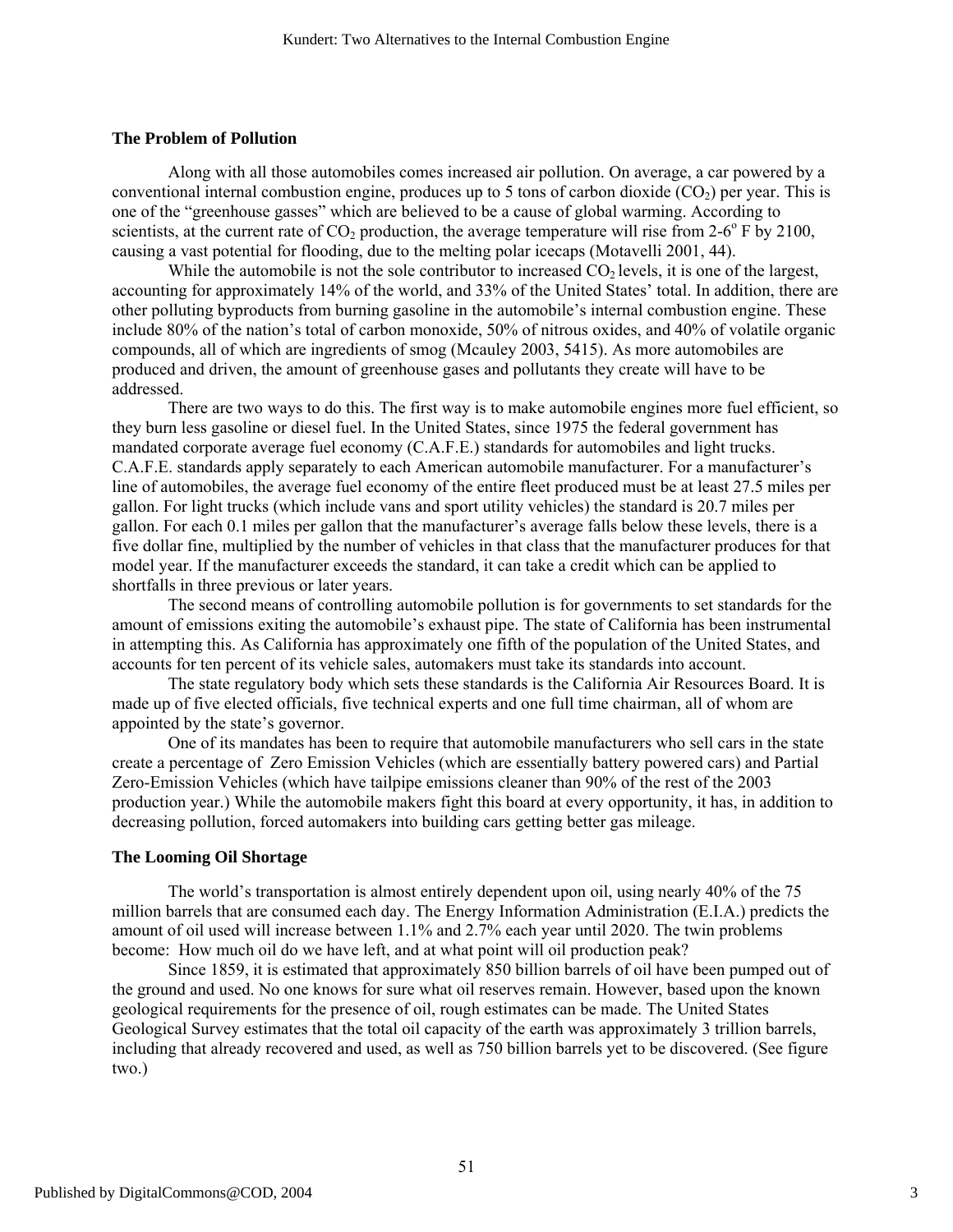

Note: Calculations based on USGS 2000 World Assessment.

One factor which must be considered when pumping oil out of wells is that the maximum rate of extraction for each field versus the remaining oil in that field takes the shape of a bell curve. This means that the rate increases up to the point where half of the oil has been extracted (about the time when all the wells have been sunk, but before their output begins to taper off.) After that it begins to decrease, and the remaining oil becomes more difficult and expensive to obtain

It is believed that that peak of production has not yet been reached. However, depending upon which analyst is correct, it is believed likely to occur sometime between 2010 and 2037. After that demand will outstrip supply. Figure three shows a possible scenario developed for the U.S. Department of Energy, which assumes a continued annual growth in demand for oil of 2%, combined with a peak of production in 2020. It assumes that production remains stable, even though much of the world's oil reserves are in the Middle East, an area of notorious political instability.



**Figure 3**. Projected Future Demand: Oil versus Production Source: Future U.S. Highway Energy Use: A Fifty Year Perspective

As the graph shows, there is a projected oil gap which appears after the production peak. This gap will need to be filled somehow. One way is to make synthetic oil out of other fossil substances such as tar sands, heavy oil, and oil shale. Converting these substances to usable fuel however, is expensive and would cause even more air pollution and greenhouse gasses.

One answer to the problem of dwindling oil reserves is to use less of it. Since the automobile accounts for such a large portion of energy usage now, and is likely to account for an even greater portion in the future, that industry would obviously be a good place to start conserving fuel

**Figure 2.** Estimated World Oil Capacity Source: Future U.S. Energy Use: A Fifty Year Perspective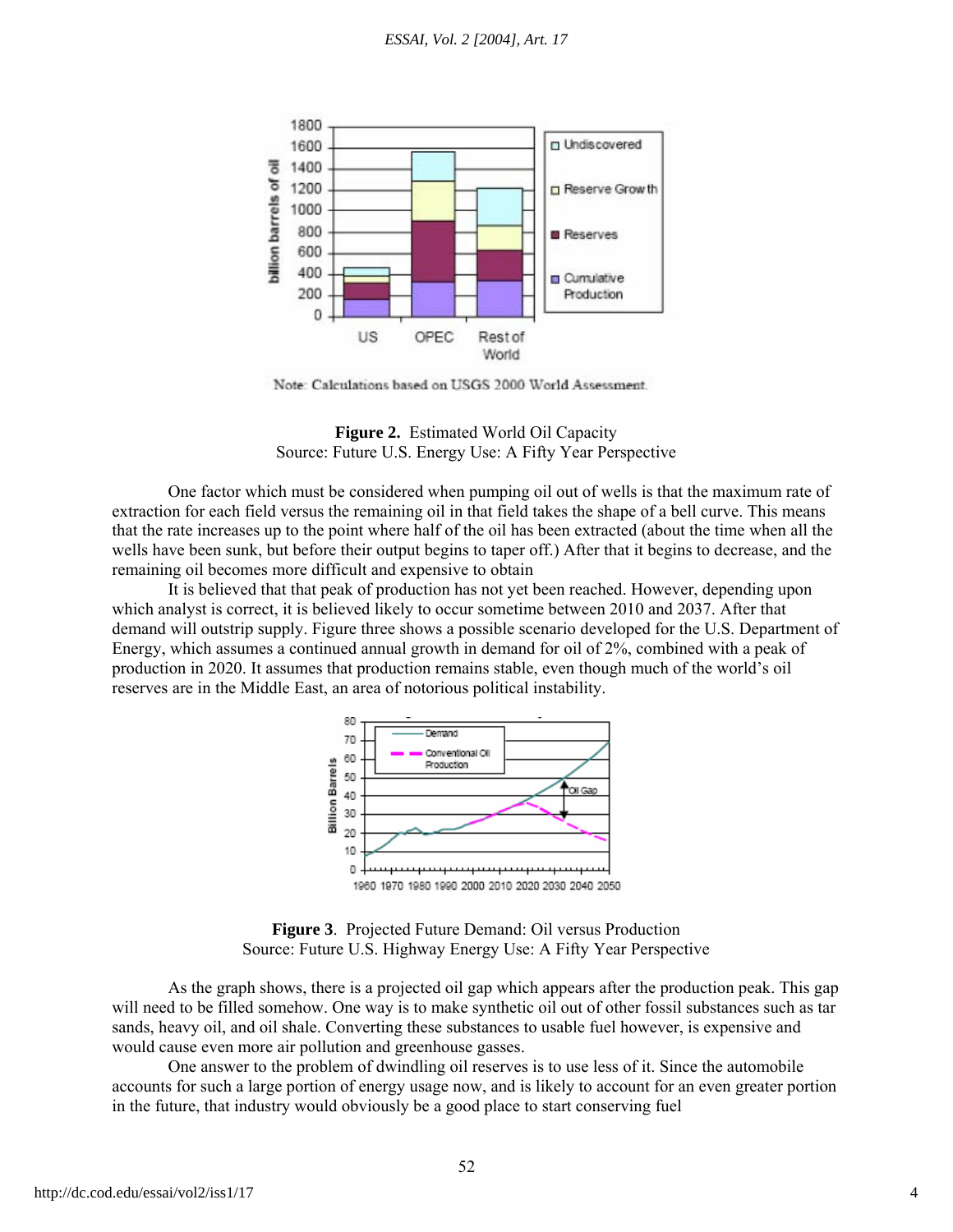# **The Hybrid-Electric Automobile**

From the standpoint of solving the problems of air pollution and an impending oil shortage, the most fuel efficient vehicle would be one that did not use any kind of petroleum product at all. Such vehicles exist today in the form of electrically powered automobiles. These cars get their motive power by means of electrical motors supplied by batteries. Though they often have good acceleration and a top speed that allows them to drive in any kind of traffic, they have a limited range, generally no more than 200 miles.

At that point, there is the problem of recharging the batteries. This can be a lengthy process, and is one of the main reasons why electrical vehicles have not become popular.

Hybrid-electric vehicles however, are a different story. The reasoning behind a hybrid electric vehicle is to use both an electrical motor and a gasoline or diesel engine to provide the power to propel an automobile more efficiently and economically than a gasoline or diesel engine could by itself.

On a conventional automobile, light truck, or sport utility vehicle, the gasoline or diesel engine does all the work of driving the transmission and thus propelling the vehicle. A basic fact about gasoline and diesel engines is that smaller, less powerful engines get better gas mileage than larger more powerful ones do. The reason is that the larger engine has a heavier block, and larger and heavier components, such as pistons, rods, camshafts and other moving parts. The engine must do more work just to move itself. Since the larger engine also has larger cylinders, it uses more fuel for combustion. And, of course, a larger engine is also likely to have more cylinders.

In addition, in all cases, gasoline and diesel engines are at their most fuel efficient and economical when operating at a steady speed. Most driving is done at steady speeds, which normally require less than 20 horsepower to push the car through the air, overcome friction due to the car's transmission and brake system, and to provide power to run its electrical system.

However, most automobile engines are capable of up to several hundred horsepower. This extra power is needed for those relatively short periods of acceleration, whether due to starting from a standing stop or the need to change speeds because of changing traffic conditions. The hybrid-electric car is designed to provide this extra power by adding the power of an electrical motor to that of the gasoline or diesel engine.

In theory, hybrid-electric vehicles come in two basic types, called "series" and "parallel." (Though, in reality, there are no strictly "series" hybrids available at this time.) Both types have an engine (either gasoline or diesel), an electric motor, and batteries. A series-hybrid also has an electrical generator.

#### **Series-Hybrids**

In a series-hybrid, the transmission is operated solely by the electric motor, which is able to accelerate the vehicle efficiently or to drive it at a constant speed. The motor in turn would be powered by the car's battery pack. Without a means to recharge the batteries, they would soon be exhausted, probably within two hundred miles. This, however, is where the gasoline engine and generator come in. The generator, which is run by the gasoline engine, keeps the batteries charged. If the batteries don't need charging, the engine does not run, and gasoline is not used.

#### **Parallel-Hybrids**

A parallel hybrid uses both the electric motor and the gasoline engine to run the transmission, though not necessarily at the same time. There are two types of parallel-hybrid. The first type (called a "full" hybrid) starts the car from a standing stop by using just the power of the batteries to run the electric motor. After the battery has discharged to a certain point, the car's computer will start up the gasoline engine. While the gasoline engine is running, the electric motor is able to act as either a source of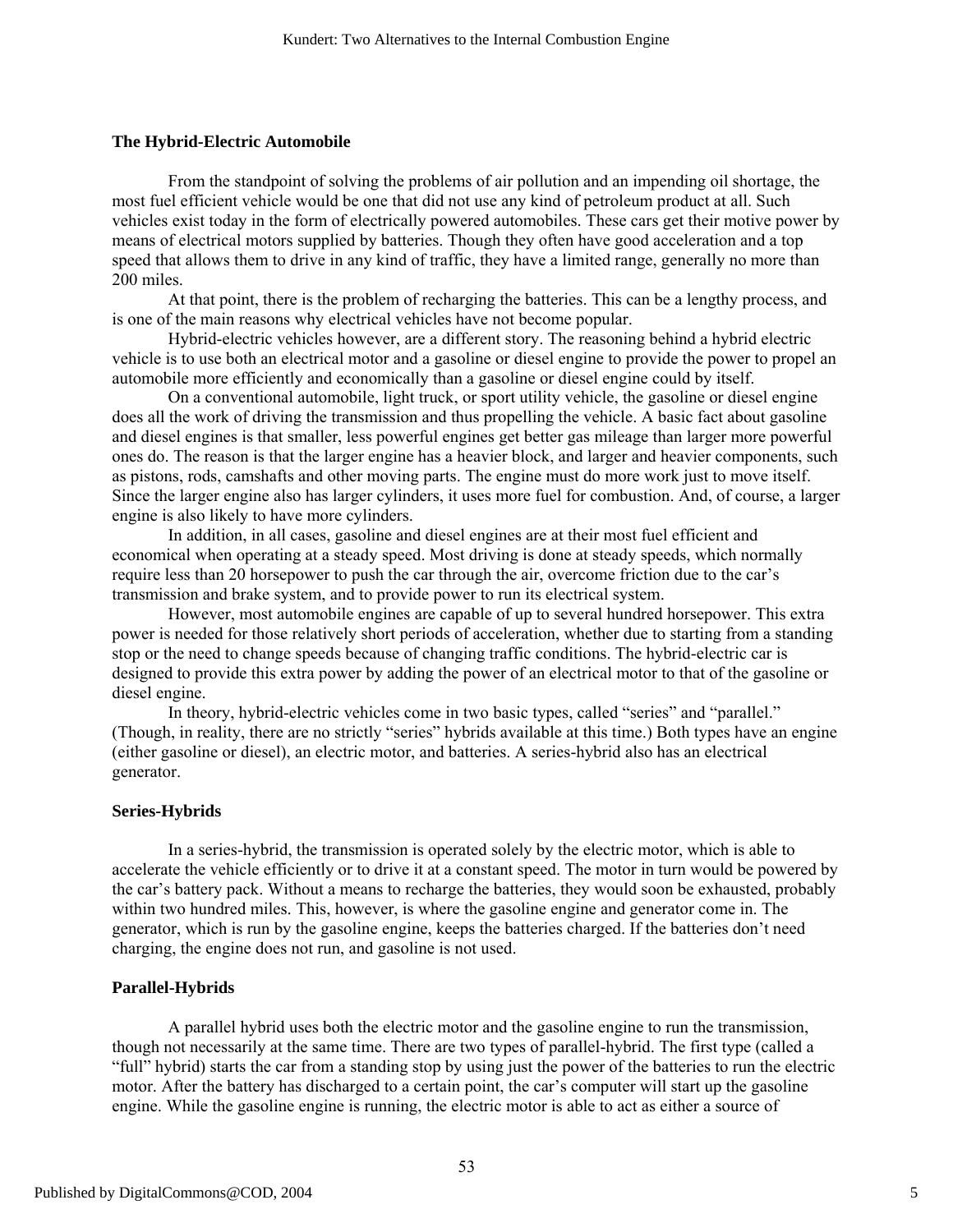#### *ESSAI, Vol. 2 [2004], Art. 17*

additional power, in case the car needs to quickly accelerate, or to switch functions to act as a generator to recharge the batteries. The car's computer determines which function the electric motor serves.

The second type of parallel-hybrid is also called a "mild" hybrid. In this type, the gasoline engine does most of the work and the electric motor does not take as active a role as in a full parallel hybrid. Instead, the electric motor is used to give the modest gasoline engine an assist when rapid acceleration is needed. It also allows the engine to turn off when the car is stationary (for instance, at a stoplight), acting as a starter when the driver is ready to start moving again. In this case, however, it only acts to restart the gasoline engine. It does not actually start the car moving itself.

Currently, there are three hybrid-electric automobile models for sale in the United States. Two of them are from Honda: the Insight and a variation of the Civic. The third is the Toyota Prius.

The Insight and Civic are mild parallel hybrids. In each of them, the electric motor is used to augment the car's small gasoline engine when accelerating from a stop or for quick bursts of acceleration at higher speeds. The Insight is particularly remarkable for being extremely light weight (approximately 1900 lbs.), which is also a factor in its ability to get approximately 60 miles per gallon of gas. Unfortunately, it is only able to carry one passenger, and it has a maximum payload of 365 lbs.

The Toyota Prius has elements of both Parallel and Series full hybrids. When it starts moving, it does so by using its electric motor only. At the nominal cruising speed the gasoline engine kicks in, running in a very narrow speed range while supplying energy both to the transmission and a generator, which is used to charge the car's batteries. This is done by means of a device called a power splitter, which allows the gasoline engine, generator and electric motor to work together to propel the car and charge the batteries (Nice 2004).

The chief advantage of these three hybrid-electric cars is that they all get very good gas mileage. The Prius is rated at 60 miles per gallon in the city and 55 miles per gallon at highway speeds. The Civic and Insight are rated at 46 and 60 miles per gallon in the city and 51 and 66 miles per gallon on the highway respectively. All three cars also emit very low percentages of pollutants and greenhouse gasses.

Their disadvantages are that they cost more than a conventional automobile of the same size would cost. The Civic hybrid for instance is \$2000 to \$3000 more expensive than a standard Civic (Associated Press 2004). Also, they are more mechanically complicated than most cars with internal combustion engines.

They also still need gasoline to operate, and so are still dependent on oil. They do however help to delay the inevitable, while helping to prevent environmental pollution. But at best they are a stopgap solution. What is really needed is a source of energy based on fuels other than oil.

#### **Hydrogen Fuel Cells**

One such possible source of energy is hydrogen. It, along with oxygen, could be used to generate electricity in a fuel cell. Figure four shows a generic Proton Exchange Membrane (PEM) fuel cell connected to a DC electric motor.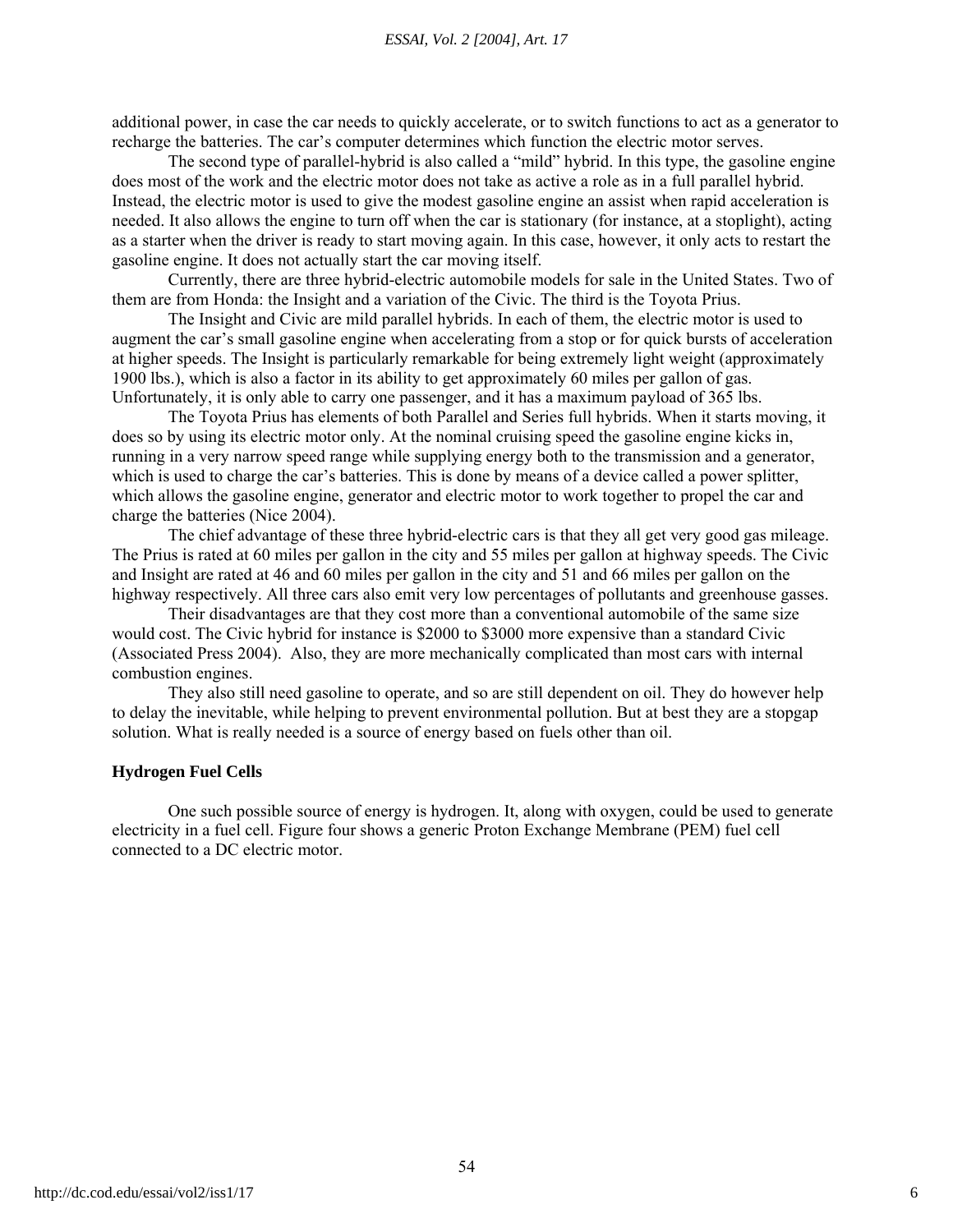

**Figure 4**. Proton Exchange Membrane (PEM) Fuel Cell Connected to a DC Motor

In the diagram, hydrogen gas (H) is introduced into the channels in the anode. A catalyst (usually made of platinum) inside the channels causes the hydrogen to lose its electrons (e), and form positive ions  $(H^+)$ . The positive hydrogen ions are able to migrate through the proton exchange membrane to the cathode, where they combine with oxygen  $(O_2)$  introduced into oxygen channels of the cathode. In the meantime, the electrons which the hydrogen had lost in the anode travel through the electric conductor where they operate the DC electric motor (which powers the transmission on the automobile.). The electrons then complete their circuit by traveling back to the cathode where they recombine with the hydrogen and oxygen to create water (Nice 2000). The actual chemical reactions are:

At the anode:  $2H_2 \rightarrow 4H^+ + 4e^-$ At the cathode:  $O_2 + 4H^+ + 4e^- \rightarrow 2H_2O$ The total reaction is:  $2H_2 + O2 \rightarrow 2H_2O$ 

In theory, this should be a pollution free source of power, with water as its only byproduct.

# **Fuel Cells in Automobiles**

Currently fuel cell technology is in its infancy, and there are still many issues to solve. For instance, a typical fuel cell, such as the one shown in figure four, would supply one volt of DC electricity. An average car powered by hydrogen would need a lot more than that. For instance, Ford Motor Company currently has an experimental fuel cell vehicle adapted from its Focus model. It has three stacks each of 400 PEM cells, making a total of 1200 fuel cells per vehicle.

Then there is the question of how the car is to carry its fuel. While it could get oxygen from the air, hydrogen is a different matter. While plentiful, it does not occur naturally by itself, but is instead combined with other elements, particularly water and fossil fuels. When released from these elements it floats away. At this point, there are three means of storing it. The first is in pressurized tanks. The tanks,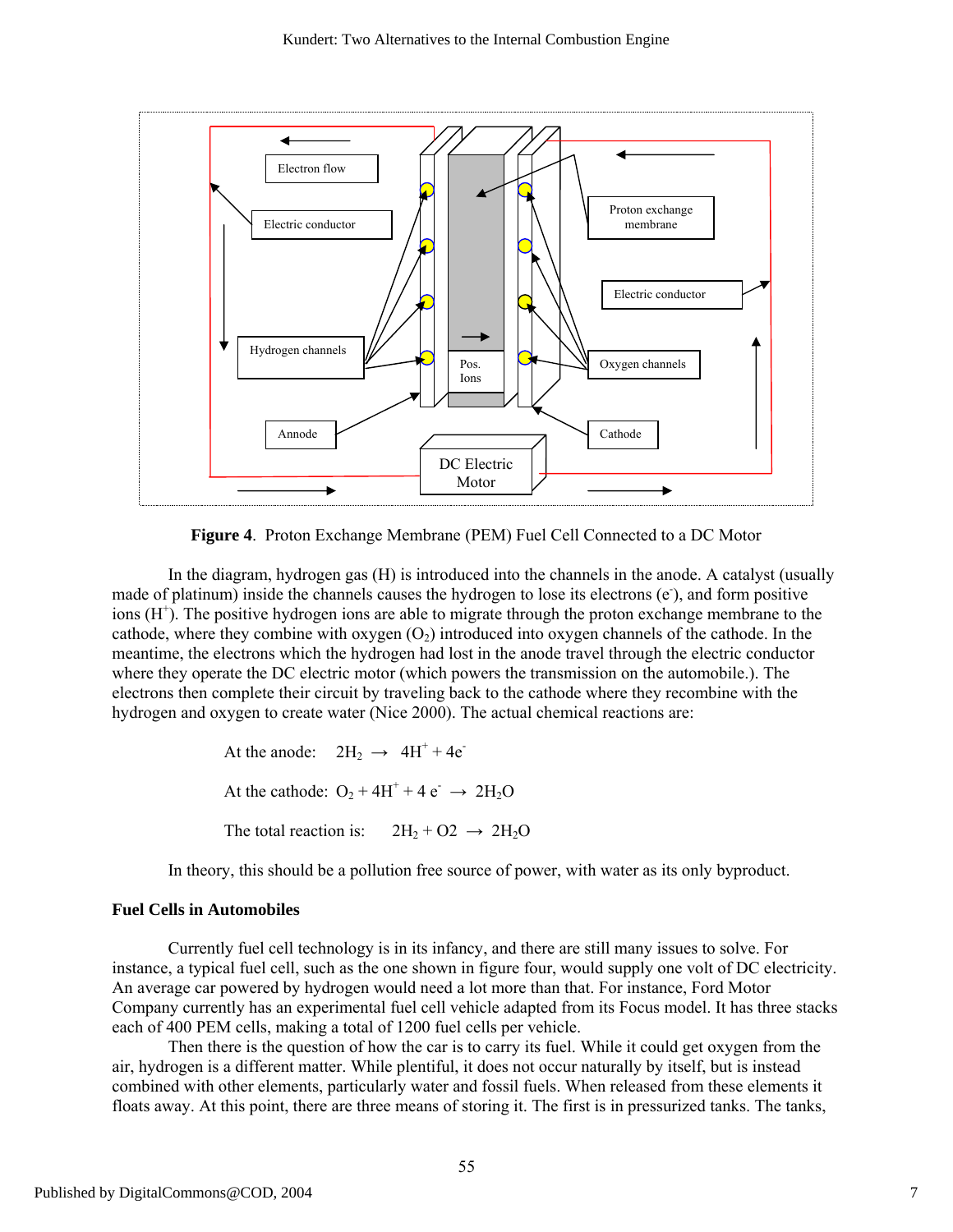however, must be pressurized up to 5000 lbs per square inch, in order to give the car enough hydrogen gas to travel about 200 miles (Monasterky 2003).

Another possible solution is to use a substance that can store hydrogen gas and release it slowly. Such substances are called hydrides. When their hydrogen is depleted, more of the gas can be recombined with it.

A third possible means of solving the fuel problem is to use a fossil fuel such as liquid methanol  $(CH<sub>3</sub>O)$  in the fuel tank, and to remove the hydrogen from it by means of a process known as "reforming."

In "reforming," a combination of water and liquid methanol is vaporized and then added to a heated chamber with a catalyst. Once in the chamber, the water vapor breaks down to hydrogen and oxygen molecules, while the methanol breaks down into hydrogen and carbon monoxide. The carbon monoxide then combines with the loose oxygen molecules to form carbon dioxide. This process has the advantage of producing hydrogen without resulting in carbon monoxide, a known pollutant. Its disadvantage is that the carbon dioxide that it also produces is a suspected greenhouse gas (Nice 2000).

# **Production and Distribution of Hydrogen**

The issue of how to produce and distribute hydrogen is probably the greatest obstacle to the widespread production of fuel cell vehicles. While a hydrogen fuel cell by itself is a highly efficient producer of energy, the difficulty and costs of producing it out of anything other than fossil fuels are great. And, of course, the by-products from using fossil fuels are usually pollutants or carbon dioxide.

There are possible solutions to these problems however. One would be to get hydrogen from water. This can be done by a process known as electrolysis, in which a direct electrical current is passed through water. An example of this on a small scale is shown in figure five. Using this technique, the water breaks down into hydrogen and oxygen gas molecules, which float up out of the water and can be captured for later use. The problem with obtaining hydrogen in this fashion is that it must be performed on a large scale, with a lot of electricity. Most electricity generated in the United States (68%) is generated by fossil fuel plants, which defeats the purpose of using hydrogen.

However, as renewable sources of energy, such as hydroelectric, geothermal, wind and solar power are developed, electrolysis will become a more attractive option.

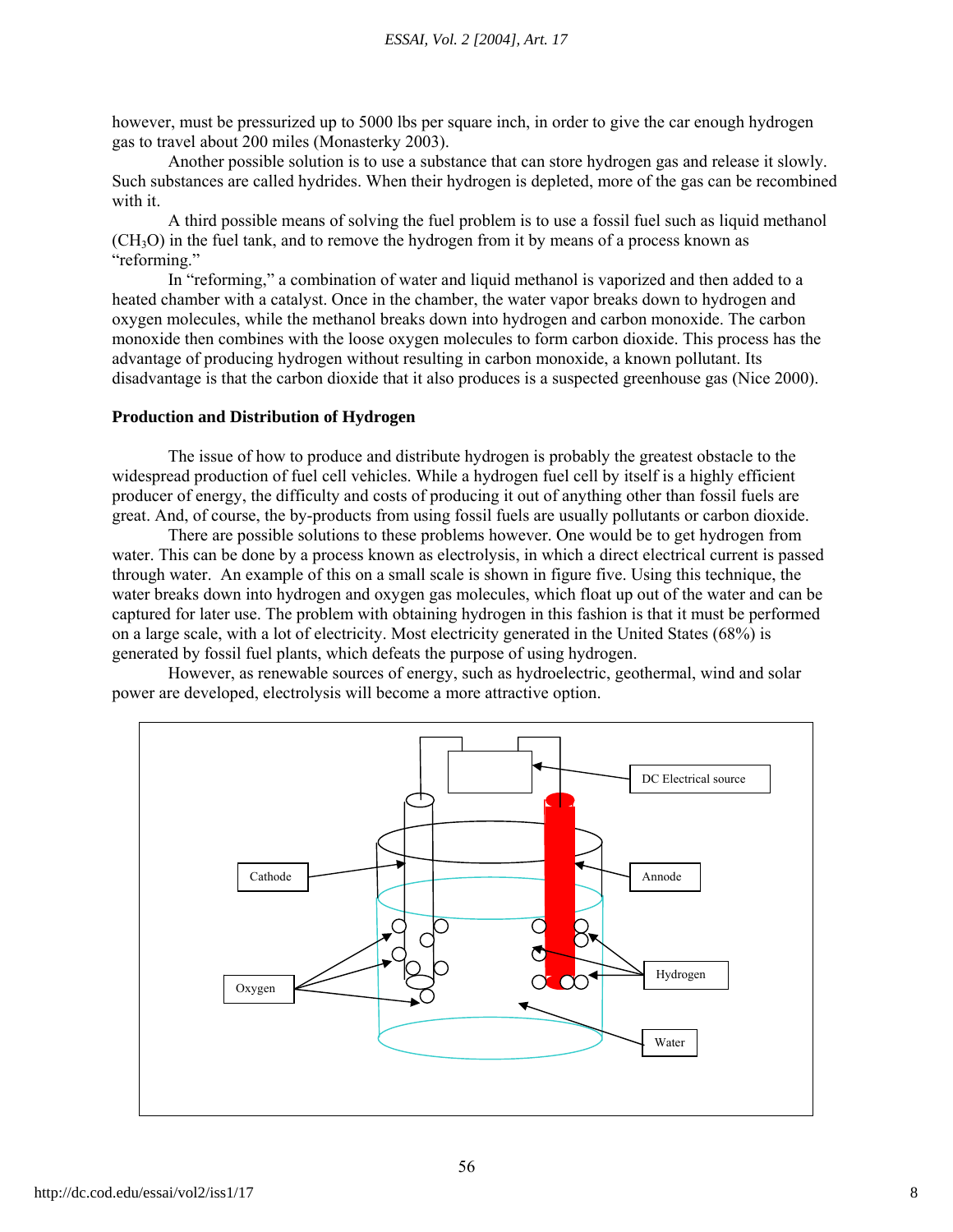# **Figure 5**. Electrolysis Source: Scientific American Magazine

Distribution of hydrogen is another problem, since it is not commercially available to the extent that would support a fleet of fuel cell vehicles. One possible means that has been suggested, is to use the grid of natural gas pipelines to distribute natural gas to regular service stations. The natural gas could then be reformed at each station to extract hydrogen from that chemical. A General Motors study says that by installing hydrogen pumps in most urban areas and along major highways, up to 70% of Americans would have access to it. The projected cost of such a plan has been estimated at 10 to 15 billion dollars (Economist 2003).

The future of hydrogen power and the fuel cell is far from clear however, at least as far as the automobile is concerned. At this point, there are two many "if"s to be certain that it will ever be economically feasible. To quote Marshall Miller, a research engineer at the University of California who is adapting vehicles to run on fuel cells: "All of us say that this is the future of transportation technology. But the bottom line is, it's really uncertain whether this will start to take off in 10 to 15 years or in 30 to 40 years. And anyone who says they know is kidding themselves."

# **Hybrids and Fuel Cells: Who's Doing What?**

Change has come hard to the big three automakers in the United States, and they have been reluctant to part with the conventional internal combustion engine. Currently, the American automaker most interested in developing hybrids is Ford Motor Company, which is coming out with a hybrid version of the Escape, a compact SUV later this year. They also plan to introduce a full-hybrid version of the Furtura, a sedan which is due to go on sale in the fall of 2005.

General Motors and Daimler Chrysler's philosophies are apparently more attuned to developing hydrogen fuel cell and diesel powered vehicles. To quote General Motors Vice Chairman Donald Lutz: "I do not view hybrids as the future transportation solution" (Welch 2004). Nevertheless, Daimler Chrysler plans to begin selling a mild-hybrid diesel-electric Ram pickup truck, and G.M. plans on introducing a full-hybrid sedan and two SUV's in 2007.

Honda, which introduced the first hybrid into the United States, is continuing along the path of developing mild hybrids. Currently, they sell the Insight and the Civic worldwide, and this year they will be selling a mild-hybrid version of the Accord.

Toyota, at this point, is the probably the leader in hybrid design. In addition to selling the fullhybrid Pius worldwide, and six smaller hybrids in Japan, they are planning on exporting two full-hybrid SUV's to the United States this fall as well as starting to develop a full hybrid truck.

Hydrogen fuel cell powered vehicles are still in the development phase. Currently, there are eight companies with prototypes, including Toyota (which has eight of them in the United States).

One of the more interesting developments in the area of fuel cell vehicles is a joint program involving the Department of Energy, BP Amoco, and Ford Motor Company, in which Ford intends to operate 30 hydrogen vehicles in three cities, Orlando, Detroit, and Sacramento. In order to give them some place to get hydrogen, BP Amoco has begun to set up hydrogen fueling stations in each of those cities.

# **Conclusion**

The future of the automobile is unclear at this point. After a one hundred year reign, the days of the internal combustion engine, as we have known it, appear to be numbered. The twin problems of pollution and potential oil shortages would probably have made a replacement for it mandatory anyway. However, as the number of industrialized nations has grown, and the number of people with the ability and desire to own an automobile has skyrocketed, its replacement by some less polluting an more